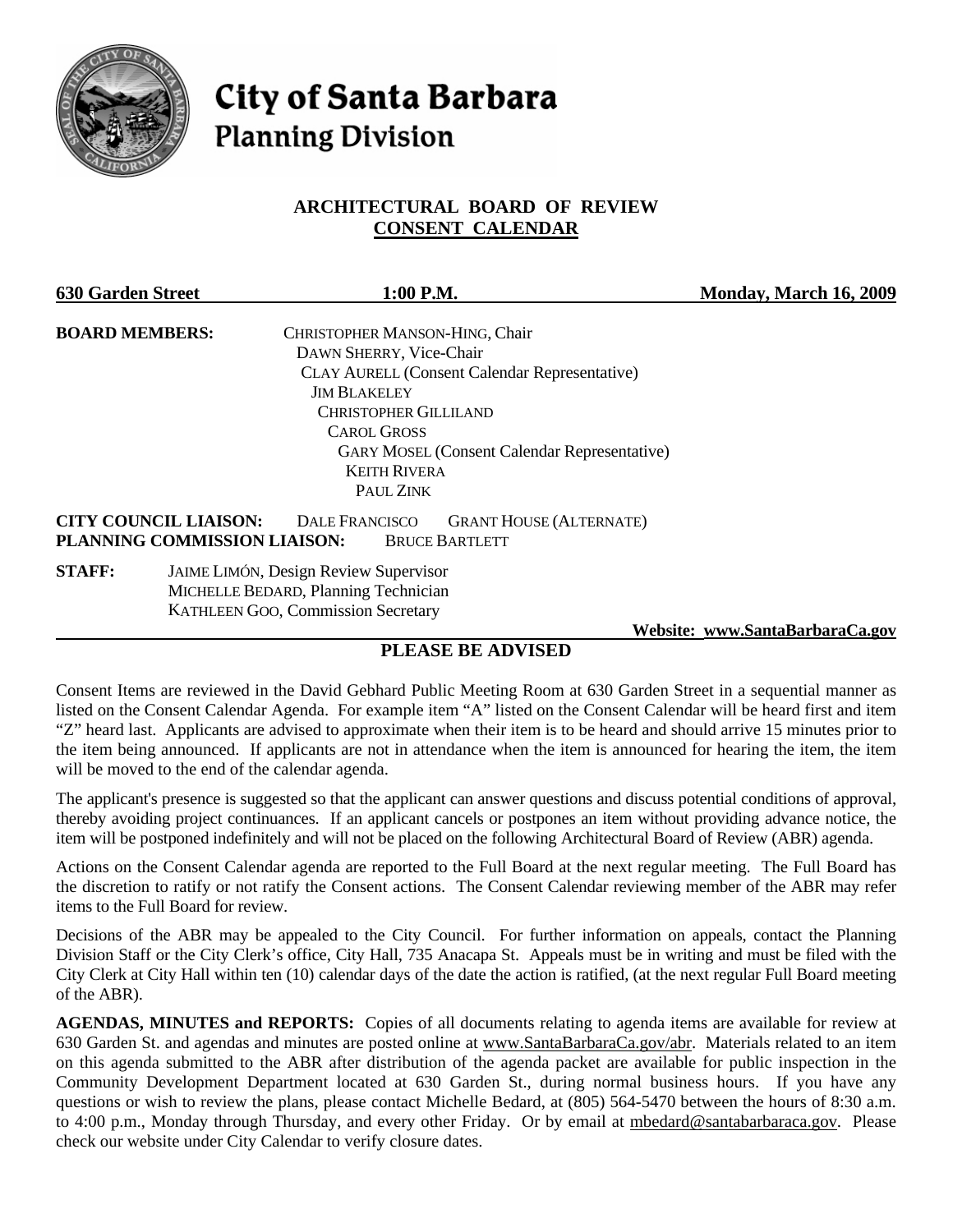**AMERICANS WITH DISABILITIES ACT:** In compliance with the Americans with Disabilities Act, if you need special assistance to gain access to, comment at, or participate in this meeting, please contact the Planning Division at 805-564-5470. If possible, notification at least 48 hours prior to the meeting will enable the City to make reasonable arrangements in most cases.

**POSTING:** That on Thursday, March 12, 2009 at 4:00 p.m., this Agenda was duly posted on the indoor and outdoor bulletin boards at the Community Development Department, 630 Garden Street, and online at [www.SantaBarbaraCa.gov/abr.](http://www.santabarbaraca.gov/abr)

**PUBLIC COMMENT:** Any member of the public may address the Architectural Board of Review Consent Representative for up to two minutes on any subject within their jurisdiction that is not scheduled for a public discussion before the Board on that day.

#### **REVIEW AFTER FINAL**

#### **A. 617 GARDEN ST C-M Zone**

| Assessor's Parcel Number: 031-152-030 |                                                        |
|---------------------------------------|--------------------------------------------------------|
| <b>Application Number:</b>            | MST2002-00257                                          |
| Owner:                                | SB Mental Health Assoc.                                |
| Applicant:                            | Ann Marie Cameron                                      |
| Architect:                            | Hochhauser & Blatter                                   |
| Agent:                                | Suzanne Elledge Planning and Permitting Services, Inc. |
| Applicant:                            | Carl Steinberg                                         |

(the proposed project would consist of a mixed-use development, proposed by the Santa Barbara Mental Health Association, containing 25 low income affordable apartment units for downtown workforce housing, 26 very-low income units for MHA clients, a 4,991 square foot MHA office, a 5,262 square foot Fellowship Club for MHA clients, and a 2,822 square foot office/conference facility intended for governmental agencies or non-profit organizations. A total of 110 parking spaces would be provided in a two level parking garage, including maintenance of 35 spaces for City employees and 6 spaces for the Alano Club. The existing 1,160 square foot office building, four apartment units, 5,212 square foot athletic club and City employee parking lot would be demolished. The discretionary applications required for this project are a Development Plan Approval, Final Community Priority Designation, Lot Line Adjustment, Lot Area Modification and Parking Modification. The project received Planning Commission Approval on 1/27/05 (Resolution No. 006-05).)

**(Review After Final to replace the pavers with asphalt at the Cota Street horseshoe alley. Approval is subject to a letter from the arborist regarding permeability and impacts to adjacent redwood tree per a condition of the Planning Commission Resolution No. 006-05.)** 

#### **NEW ITEM**

#### **B.** 25 S CALLE CESAR CHAVEZ M-1/SD-3 Zone

Assessor's Parcel Number: 017-113-027 Application Number: MST2009-00103 Owner: D. M. Ortega Hill Partnership Applicant: Lash Construction

(Proposal for minor site improvements to an existing industrial site to include the addition of a new curb cut, driveway, and a 7 foot operable rolled chain-link gate to secure the new opening. The proposed gate will match the existing gates on site in materials and height.)

#### **(Action may be taken if sufficient information is provided.)**